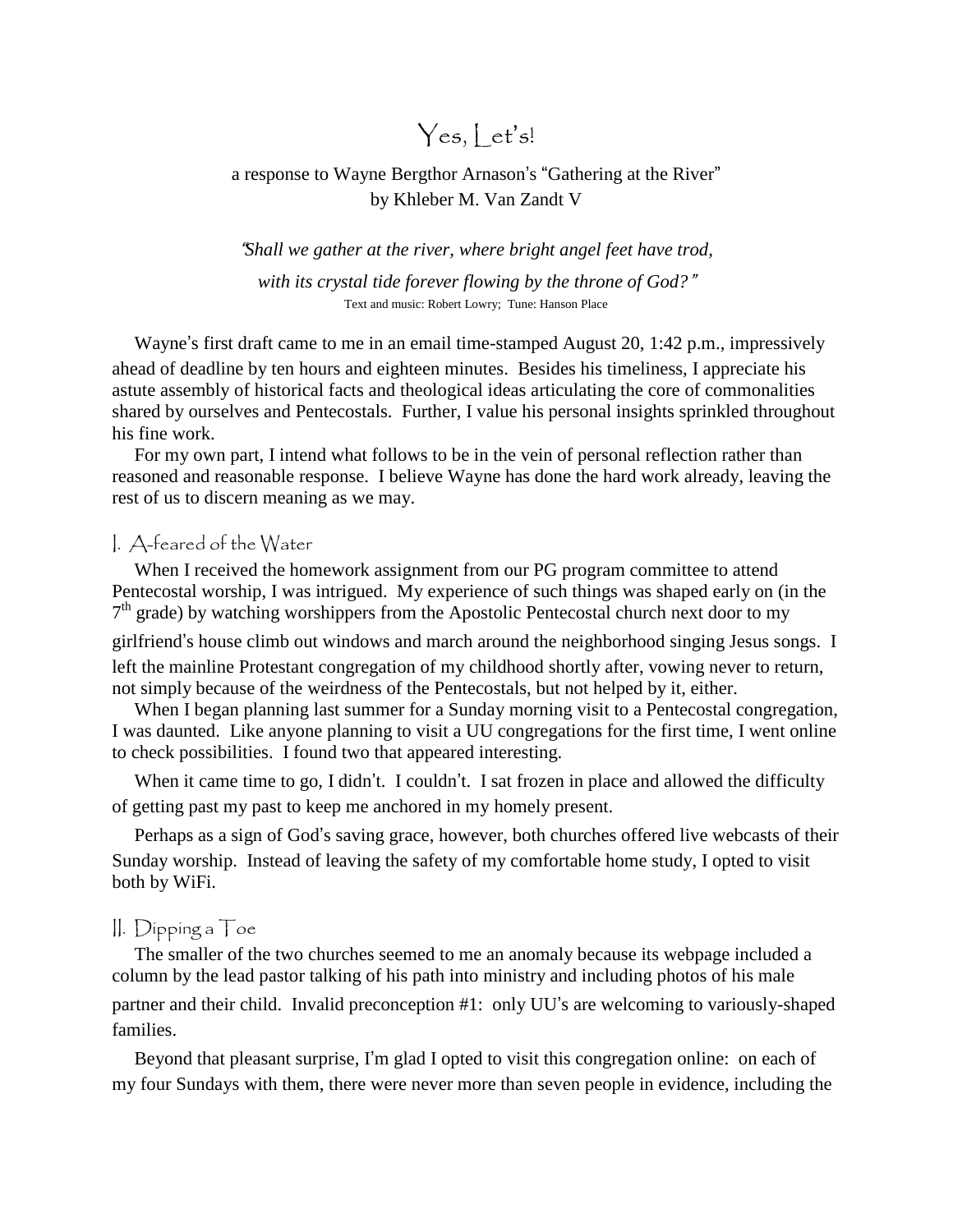pastor, organist, and partner, who was always introduced as the Children's Minister, though no children ever wandered into the frame.

Music for this congregation was provided by an organist who sang as she accompanied herself on a keyboard with a full complement of electronic percussion and brass in sort of a Thomas-Kincade-ification of Taize-light hymns. While the organist played, the minister clapped and swayed in place, shouting 'Hallejullah!" over and over. There was one time in my four weeks of iParticipation that I saw one of the faithful raise her hand and sway in time to the music, but mostly it was the minister who showed outward evidence of feeling the power of God through the music.

When the preacher got down to sermonizing, the message seemed to be, "We are grateful to

be God's people, give yourself to Jesus and come be one of us," which I personally found not quite compelling enough to get me up and moving.

## III. Dipping Another

My other internet adventure was to a mega-church near the airport whose website trumpeted a grand new building. At this church, there were more people on the chancel than there had been in the sanctuary of the other: 7 or 8 song-leaders for every song and a minister jumping up and down at the pulpit as if on a pogo stick and given to hollering, "We serve a Great God!" almost in time to the music.

The message I heard preached from this pulpit was that there is no pain, there is no sorrow, there is no sadness because God is Good and God is in control, hallelujah. The faithful in the pews of this church were far more demonstrative and responsive than in the other, possibly feeling safety in numbers: dancing, calling out, swaying through music and spoken word alike. From where I sat at my computer, it appeared that the Spirit really moved in this place.

#### IV. Should I or Shouldn't I?

But I should confess a tension: In both my host congregations, prayers were said by the presiding minister. And in both congregations, it appeared that someone was designated to stand near the minister and speak loudly in gibberish during those prayers, to the rhythm of the spoken English when possible. Such glossolalia is beyond my experience and thus felt quite artificial. But then again, what makes any of our religious activities ever seem authentic to anyone?

On reflection, my inability to join my Pentecostal neighbors in worship had largely to do with a perceived social barrier any visitor might feel on entering a place filled with strangers who presumably know the conventions and language and currency of an ambient community. I found myself afraid of the unknown, intimidated by the unfamiliar, loath to enter a gathering where I would correctly be accounted an outsider. How many of our own first-time guests feel thus? How courageous are they who enter our sanctuaries against their better judgment, even at their peril?

#### V. Wading In

What I experienced during my virtual visits to my neighbor churches led me not so much to question my Pentecostal neighbors' love of God as to question my own ability to properly and